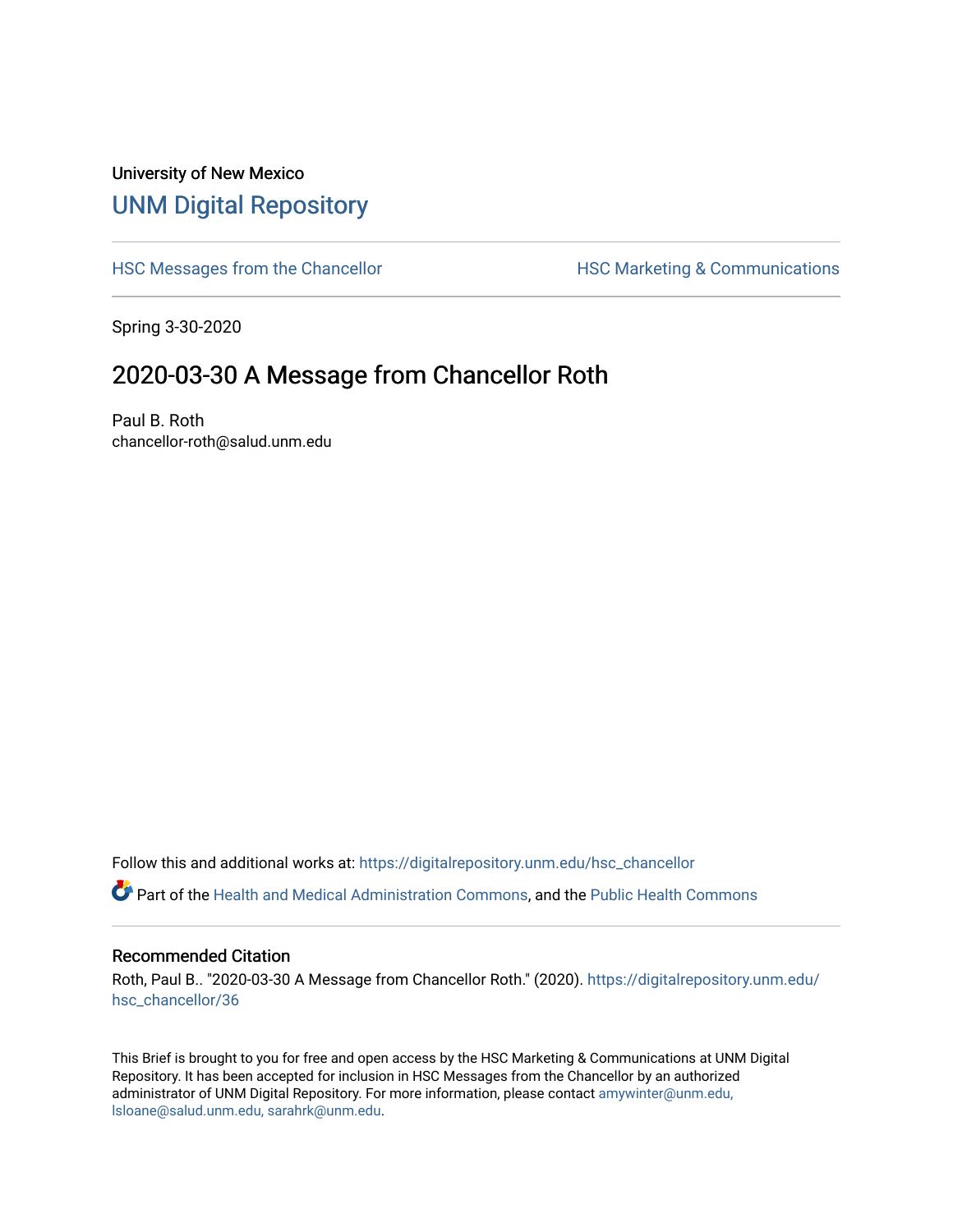

[View this email in your browser](https://mailchi.mp/eea52af6b16a/message-from-the-chancellor-coronavirus-4363556?e=b4bbfca2c0)

## **A Message from Chancellor Roth**

Dear Colleagues:

The United States now has more than 150,000 recorded cases of the novel coronavirus. Here in New Mexico, 237 people have tested positive for the novel coronavirus, and more than 11,000 tests have been administered statewide. Please visit the New Mexico Department [of Health website](https://unm.us19.list-manage.com/track/click?u=59ce53c1a4dedb490bac78648&id=9dde20f1ab&e=b4bbfca2c0) for the latest updates.

The rapid increase in the number of new cases underscores the terrible burden this pandemic is placing on our health care workers. Today – National Doctors' Day – I want to salute the men and women who have devoted their careers to serving the community's health needs, often at great personal cost.

Now, when the need for their services is greater than ever, their selflessness and professionalism serve as an inspiration to us all.

I'm pleased to report that we are joining in two newly launched clinical trials of medications that could potentially serve as treatments for COVID-19 infection. One drug – an antiviral called remdesivir – will be tested in patients who have both the infection and pneumonia symptoms.

The other, an antimalarial drug called hydroxychloroquine, will be combined with an antibiotic called azithromycin as a possible treatment for patients who test positive for the virus but lack pneumonia symptoms.

The research into these drugs is part of an urgent national research initiative to find a way to treat this disease. I'm cautiously optimistic about their therapeutic potential.